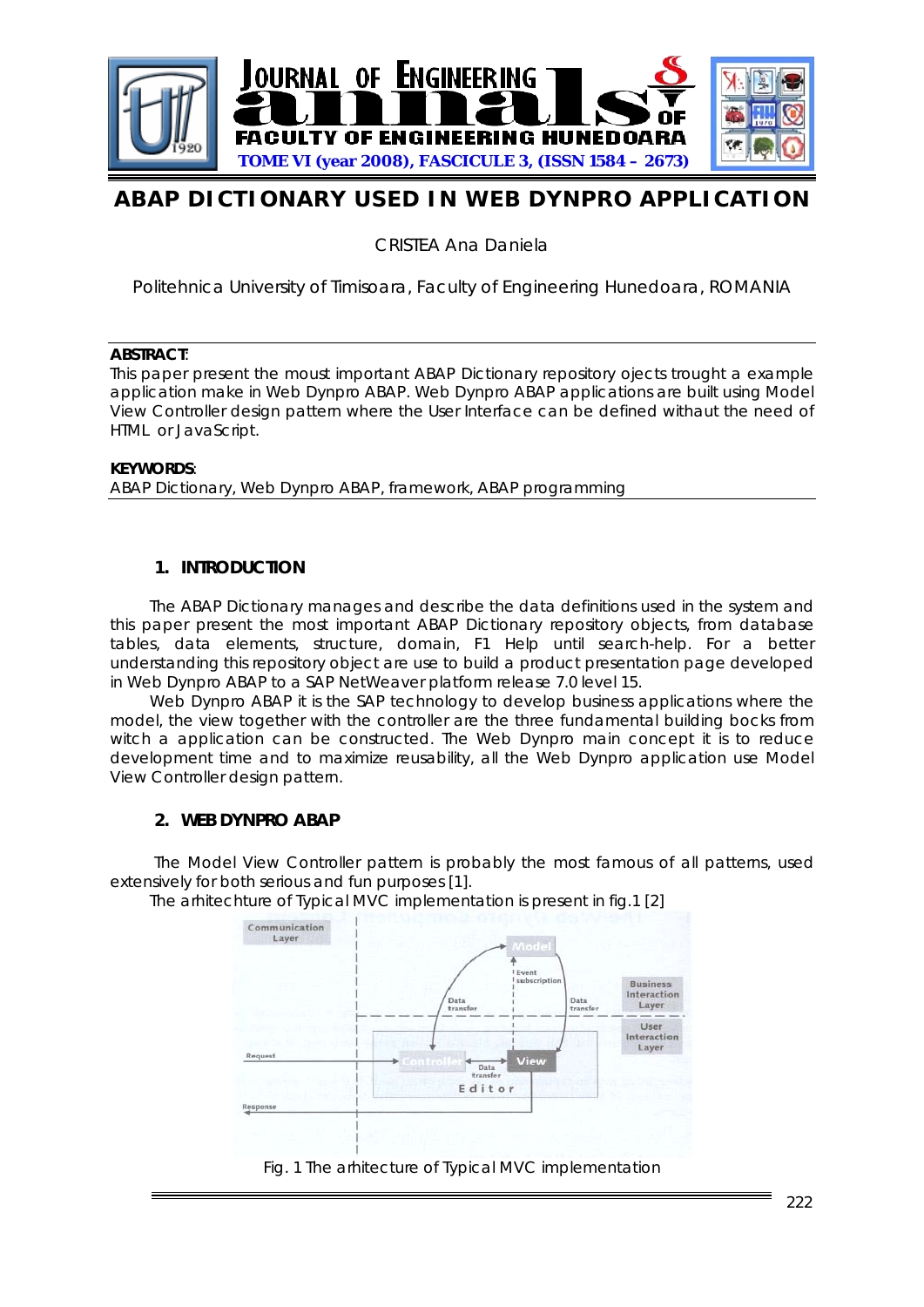

The Web Dynpro Model View Controller have some modification from the typical arhitecture. We mention: Web Dynpro Framework that it is responsable with the execution of our application, make the communication between the client and the server and communicate with our application through the Hook Methods.

Our Web Dynpro application have 4 sections: Home, Body Care, Nutrition and Skin Care. The home section presented general infos und make external lincks to the web site from other countrys, the Body Care section together with Nutrition and Skin Care present the adequately products. We have build this application to illustrate the use of ABAP Dictionary repository Objects and we make that in fallow sections.

## **3. ABAP Dictionary repository objects use in our application**

For presentation of the most use repository ojects that we can create in ABAP Dictionary we have develop a example Web Dynpro application for Unicity product presentation. The images and the product information use to build this application are take from Reference [3].

We have to mention that ABAP Dictionary is completely integrated in the ABAP Workbench – transaction SE11.

#### **3.1. Database Table**

The most important ABAP Dictionary repository objects and concomitantly the most commun data storage for a Web Dynpro application are Tables. A table definition in the ABAP Dictionary contains the following components [4]: table fields, foreign keys, technical settings and indexes.

In fig. 1 we present the part from application that present the nutritional products.



Fig. 1 Web Dynpro application, Nutrition products

The product presented are separated in three categorys: Body Care, Nutrition and Skin Care and the data show in our User Interface are storage in three Database Tables - fig. 2.

| $\triangledown$ $\bigodot$ Database Tables    |                          |
|-----------------------------------------------|--------------------------|
| YTAB_BODYCARE                                 | body care products table |
| YTAB_NUTRITION                                | nutrition products table |
| YTAB_SKINCARE                                 | skin care products table |
| Fig. 2 Database Tables use in our application |                          |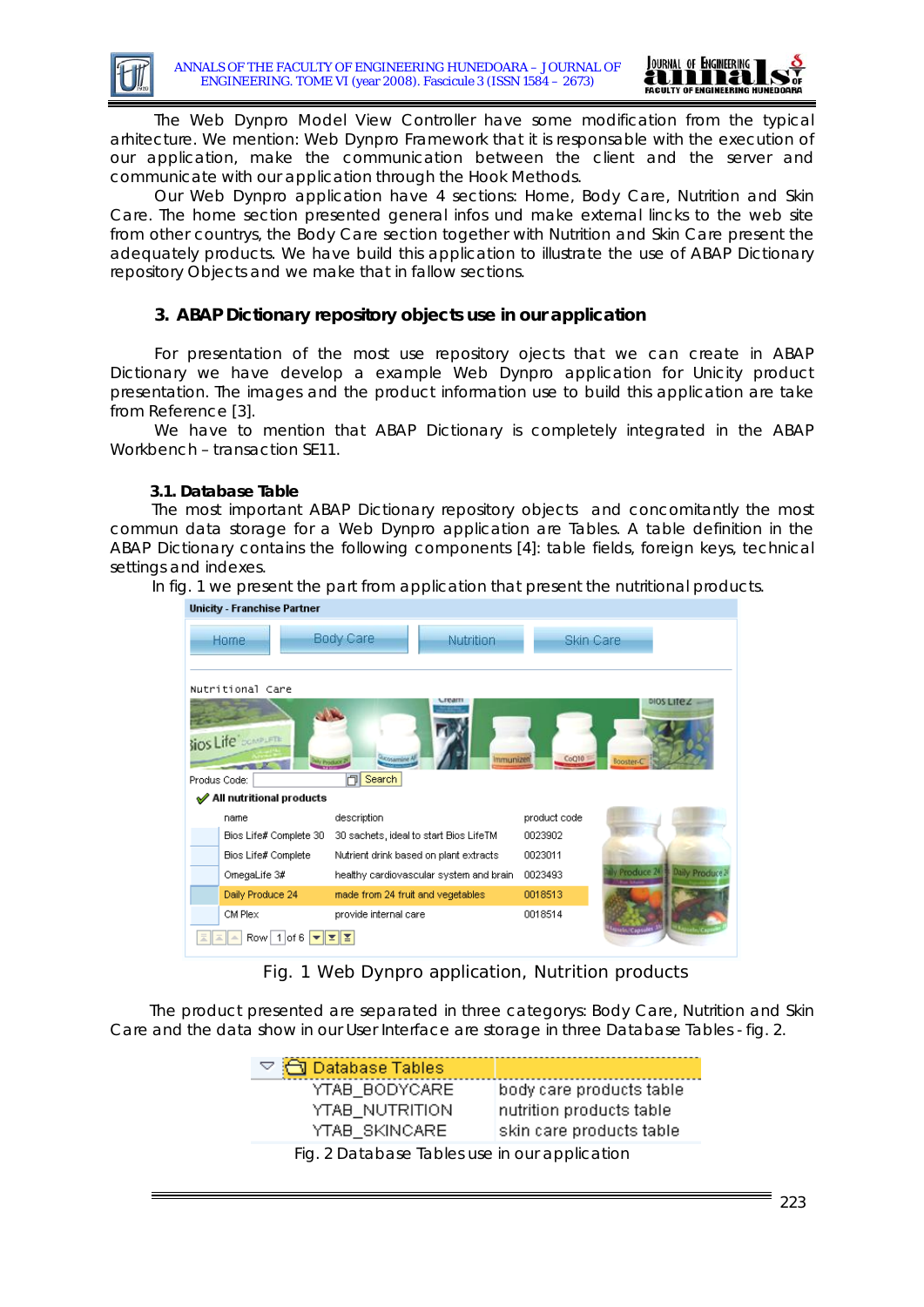



The Table ytab\_nutrition was use to store nutrition products and have the structure present in fig. 3.

| <b>Attributes</b> | Delivery and Maintenance | Fields:<br>Entry help/check                | Currency/Quantity Fields        |
|-------------------|--------------------------|--------------------------------------------|---------------------------------|
| B                 | ۴<br>쉌<br>외설             | $\sqrt{3}$<br>Srch Help<br>Predefined Type |                                 |
| Field             | Key Initi Data element   | Data Ty Length Deci                        | Short Description               |
| CLIENT            | MANDT<br>M<br>₽          | CLNT                                       | <b>O</b> Client                 |
| <b>CODE</b>       | YCODE N<br>M<br>∀        | NUMC                                       | <b>Onutrition product code</b>  |
| NAME              | YNAME N                  | 30<br>CHAR                                 | 0 nutrition product name        |
| IMAGE1            | YIMAGE N                 | 20<br>CHAR                                 | 0 nutrition product image       |
| DESCRIPTION       | YNDESCRIPTION            | 70<br>CHAR                                 | 0 nutrition product description |

Fig. 3 Structure of ytab\_nutrition table

The first field it is a SAP specific field (client field ) need to entry a three character client

ID that represent the client that we use to loggin into system  $-$  Client

Data element MANDT it is predefined of type CLNT, lenght 3 und schort description Client.

The others fields define the colums of our ytab\_nutrition table: code – unique key, name, image1 and description.

#### **3.2. Data elements**

For the fields of the tables present in fig. 2 we have use types specific our application, repository objects that we have create in ABAP Dictionary with transaction SE11. We present in fig. 4 the structure of the Data Element YCODE\_N.

| nutrition product code<br><b>Short Description</b>                                                                                                  |  |
|-----------------------------------------------------------------------------------------------------------------------------------------------------|--|
|                                                                                                                                                     |  |
|                                                                                                                                                     |  |
| Further Characteristics<br>Attributes<br>Data Type<br><b>Field Label</b>                                                                            |  |
|                                                                                                                                                     |  |
| <b>Elementary Type</b>                                                                                                                              |  |
| O Domain                                                                                                                                            |  |
| <b>NUMC</b><br>◎ Predefined Type<br>Data Type<br>Character string with only digits<br>$\overline{7}$<br>$\theta$<br><b>Decimal Places</b><br>Length |  |
| O Reference Type                                                                                                                                    |  |
| O Name of Ref. Type<br><b>Field Label</b><br>Further Characteristics<br><b>Attributes</b><br>Data Type                                              |  |
| O Reference to Predefined Type                                                                                                                      |  |
| D<br><b>Field Label</b><br>Length                                                                                                                   |  |
| 5<br><b>Short</b><br>code                                                                                                                           |  |
| 15<br>Medium<br>product code                                                                                                                        |  |
| 22<br>nutrition product code<br>Long                                                                                                                |  |
| 22<br>Heading<br>nutrition product code                                                                                                             |  |

Fig. 4. The structure of the Data Element YCODE\_N

Using Predefined Type we may set properties such as data type –NUMC and Lenght – 7 and using the Field Label tab we may set the label that it is automaticaly show in the Label or Caption of the Web Dynpro application.

After activation the data element it is release for use.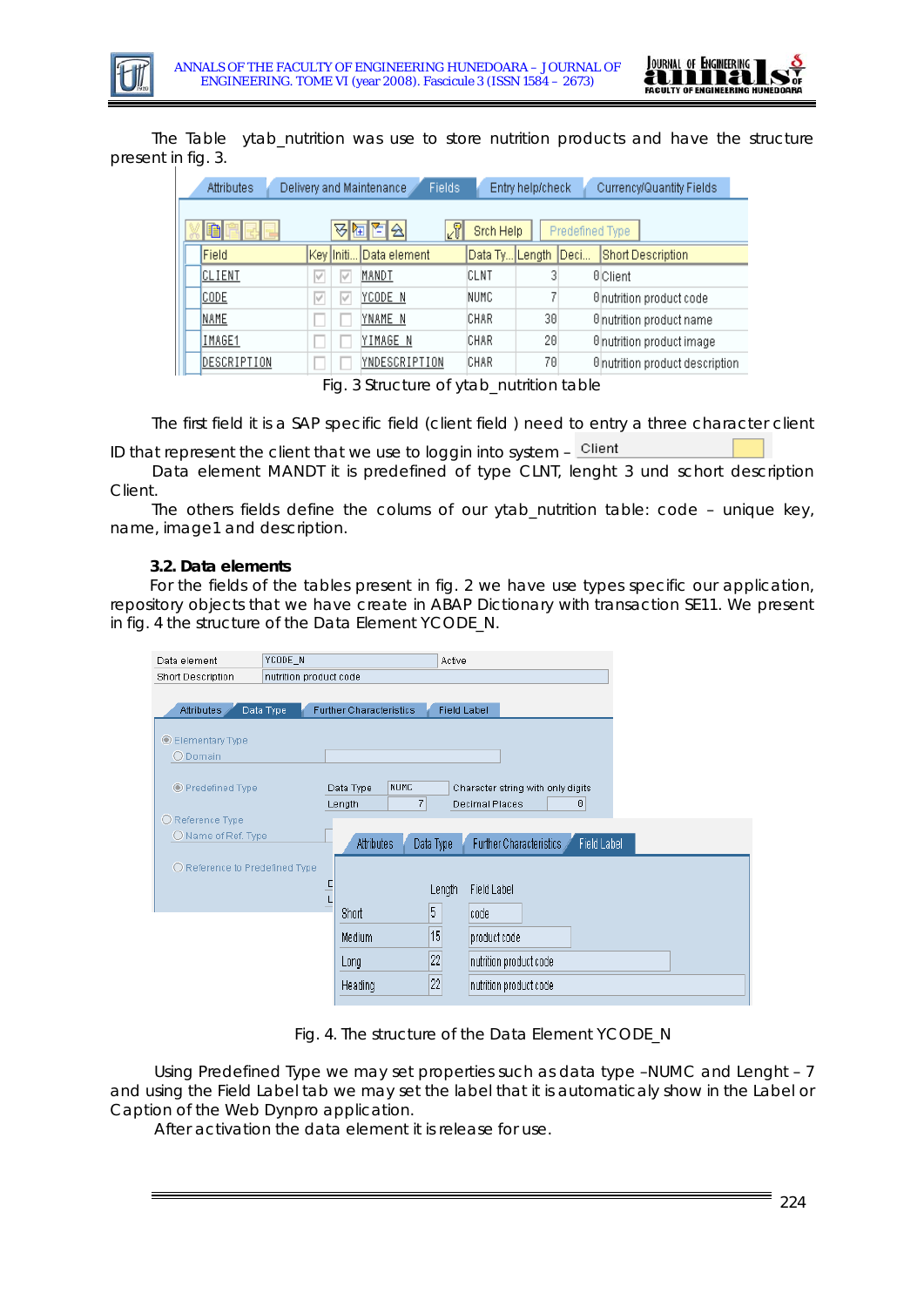



#### **3.3. Domain with fixed values**

A domain defines a value range - fig. 5 a and to may use it in the Web Dynpro ABAP, in a DropDownByKey UI Element, we have to assigned to a data element – fig.5 b.

| Domain            | YDOMAIN COUNTRY           | Active |                           |                                             |                            |
|-------------------|---------------------------|--------|---------------------------|---------------------------------------------|----------------------------|
| Short Description | country domain            |        |                           |                                             |                            |
|                   |                           |        | Data element              | YDOMAIN COUNTRY DATA TYPE                   | Active                     |
| Properties        | Value Range<br>Definition |        | Short Description         | data type for ydomain country domain        |                            |
|                   |                           |        |                           |                                             |                            |
|                   | ₩                         |        | Attributes                | <b>Further Characteristics</b><br>Data Type | <b>Field Label</b>         |
| Single Vals       |                           |        |                           |                                             |                            |
| Fix.Val.          | Short text                |        |                           |                                             |                            |
| IC1               | Romania                   |        | <b> ■ Elementary Type</b> |                                             |                            |
| lc2               | Austria                   |        |                           |                                             |                            |
| Iсз               | <b>Sweden</b>             |        | <b>O</b> Domain           | YDOMAIN COUNTRY                             | ලි)untry domain            |
| IC4               | Turkey                    |        |                           | CHAR<br>Data Type                           | Character String           |
| lc5               | Switzerland               |        |                           | 2<br>Length                                 | $\theta$<br>Decimal Places |
| lc6               | United Kindom             |        |                           |                                             |                            |
| IC7               | Germany<br>a              |        |                           | b                                           |                            |
|                   |                           |        |                           |                                             |                            |

Fig. 5 Domain with fixed values

We use the data element YDOMAIN\_COUNTRY\_DATA\_TYPE in the HOME section of our Web Dynpro application fig. 6. We create a attribut of this type and we make a data binding to the propertie SelectedKey of the DropDawnByKey UI Element. When the user select a country from the list we open the proper external window.

| <b>Unicity - Franchise Partner</b> |                                                                                                                                                                  |                |
|------------------------------------|------------------------------------------------------------------------------------------------------------------------------------------------------------------|----------------|
| Home.                              | Body Care<br><b>Nutrition</b><br><b>Skin Care</b>                                                                                                                |                |
|                                    | Unicity Francise Partner - HOME                                                                                                                                  | ∥United Kindom |
|                                    | Unicity Europe - Österreich - Microsoft Internet Explorer                                                                                                        | Romania        |
|                                    | Edit View<br>Favorites<br>Tools Help<br>File:                                                                                                                    | Austria        |
|                                    | $\bigcirc \cdot \bigcirc \cdot \bigcirc \cdot \square$<br>$\mathbb{B}$<br>論<br>26<br>$\mathcal{L}$<br>☆ ②<br>$\odot$ $\cdot$ $\blacksquare$<br>$\odot$<br>$\psi$ | Sweden         |
|                                    | $\vee$ $\rightarrow$<br><b>Google</b> G-<br>Address <b>C</b> http://www.aut.makelifebetter.com/<br>$\circ$<br>$\Rightarrow$ Go<br>Settings -                     | Turkey         |
|                                    | ㅅ                                                                                                                                                                | Switzerland    |
|                                    |                                                                                                                                                                  | United Kindom  |
|                                    | Unicity.                                                                                                                                                         | Germany        |
|                                    |                                                                                                                                                                  |                |
|                                    | <b>Aktuelles</b><br>Nahrungsergänzung<br>Gesichtspflege<br>Ganzkörperpflege<br>Home                                                                              |                |
|                                    |                                                                                                                                                                  |                |
|                                    | <b>BIGS LIFE</b>                                                                                                                                                 |                |
|                                    |                                                                                                                                                                  |                |
|                                    | $\checkmark$                                                                                                                                                     |                |
|                                    | $\rightarrow$<br>≺<br>g)<br><b>O</b> Internet                                                                                                                    |                |
|                                    |                                                                                                                                                                  |                |

Fig. 6 The use of a Domain with fixed values

## **3.4. F1 Help**

F1 Help it is use for show a help text for the user. We can store this help text in the ABAP Dictionary for each element. With the F1 key the user can show this text in a new window.

The data element YDOMAIN\_COUNTRY\_DATA\_TYPE have the documentation show in fig. 7.

|               | Change Data element: YDOMAIN COUNTRY DATA TYPE Language EN                                                                                                                                                                                                                                                                                                                                                                                                    |
|---------------|---------------------------------------------------------------------------------------------------------------------------------------------------------------------------------------------------------------------------------------------------------------------------------------------------------------------------------------------------------------------------------------------------------------------------------------------------------------|
|               | $\boxed{\textcircled{?}} \ \ \boxed{\textcircled{3}} \ \ \boxed{\textcircled{4}} \ \ \boxed{\textcircled{8}} \ \ \boxed{\textcircled{6}} \ \ \boxed{\textcircled{6}} \ \ \boxed{\textcircled{6}} \ \ \boxed{\textcircled{7}} \ \ \boxed{\textcircled{8}} \ \ \boxed{\textcircled{9}} \ \ \boxed{\textcircled{8}} \ \ \boxed{\textcircled{9}} \ \ \boxed{\textcircled{9}} \ \ \boxed{\textcircled{9}} \ \ \boxed{\textcircled{9}} \ \ \boxed{\textcircled{9}}$ |
| Parag.Formats | U1 Heading (only for F1 doc.!) 图 Char.Formats<br>阊                                                                                                                                                                                                                                                                                                                                                                                                            |

&DEFINITION&

Chose a country from the dropdawn list!

Fig. 7 Documentation for a data element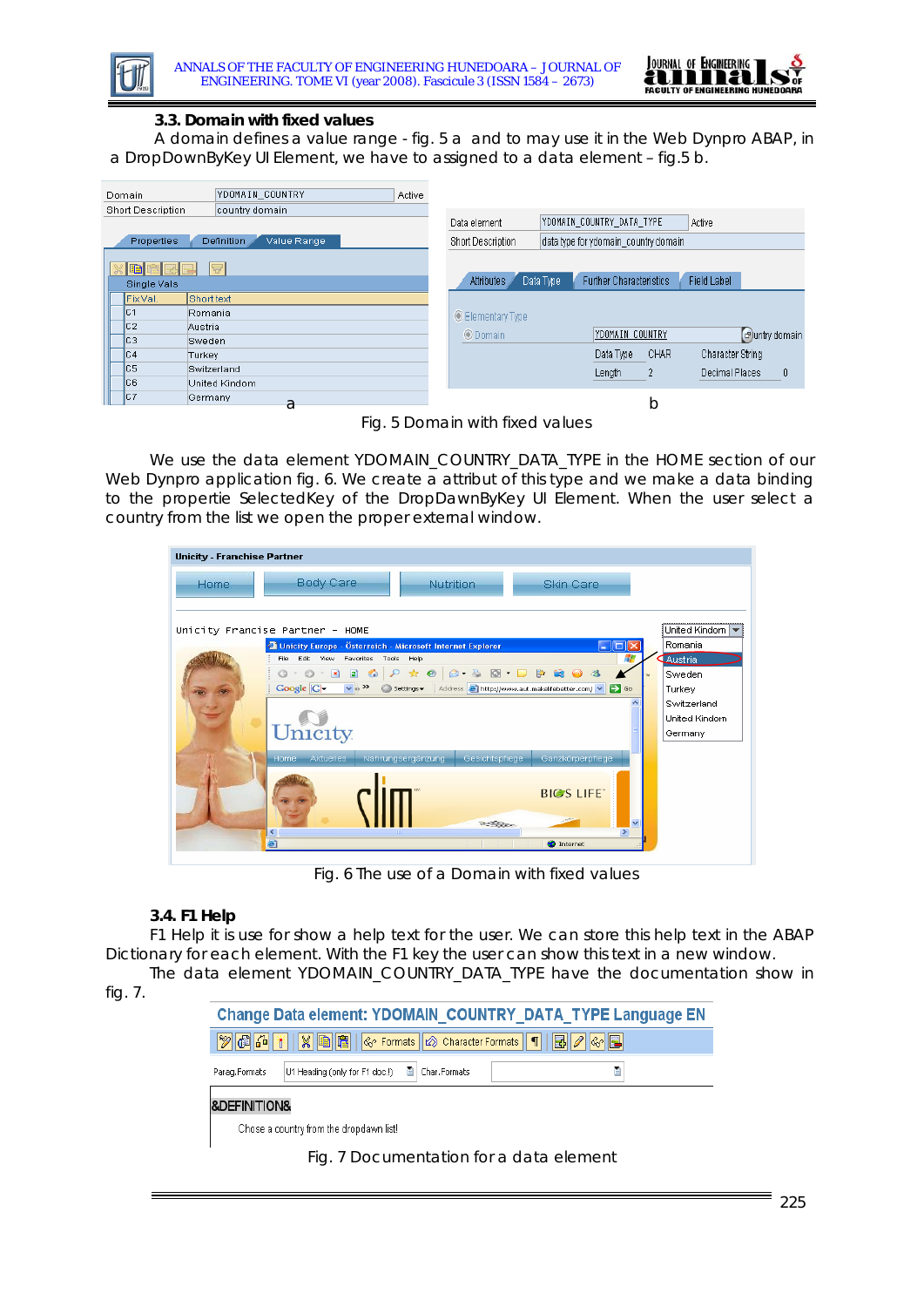



When the user press F1 for the DropDawnByKey UI Element a window with the proper documentation it is open, fig. 8.

|   | ddic aplication                                                                                                                                             | $\square$ $\times$ |
|---|-------------------------------------------------------------------------------------------------------------------------------------------------------------|--------------------|
| F | Call for the help has changed. From now on, use the right mouse button<br>Data Element Help<br>Technical Help for Field<br><b>Explanation</b><br>Definition | le                 |
|   | Chose a country from the dropdawn list!                                                                                                                     | Close<br>122       |
|   | Fig. 8 Show documentation for DropDownByKey                                                                                                                 |                    |

## **3.5 Search Help**

Search help or F4 help it is a function of R/3 System. We can have elementary search help and collectiv search help. In fig. 9 we present a elementary search help use for the table YTAB\_BODYCARE.

We have use the code field for a search in Web Dynpro application. When we select a name and a description from the selection list, the associated product code from the table will be placed into the input fiel, fig. 10.

| Elementary srch hip                    | YSEARCH_HELP_BODYCARE<br>Active |      |            |                 |        |             |                            |   |
|----------------------------------------|---------------------------------|------|------------|-----------------|--------|-------------|----------------------------|---|
| Short description                      | search help for bodycare table  |      |            |                 |        |             |                            |   |
| <b>Attributes</b><br><b>Definition</b> |                                 |      |            |                 |        |             |                            |   |
| Data collection                        |                                 |      |            | Dialog behavior |        |             |                            |   |
| Selection method                       | YTAB BODYCARE                   |      |            | Dialog type     |        |             | Display values immediately | G |
| <b>Text table</b>                      |                                 |      | Hot key    |                 |        |             |                            |   |
|                                        |                                 |      |            |                 |        |             |                            |   |
| Search help exit                       |                                 |      |            |                 |        |             |                            |   |
| ※ 画面园园<br>Parameter                    |                                 |      |            |                 |        |             |                            |   |
| Search help parameter                  |                                 | IMP. | <b>EXP</b> | LPos            | ISPos. | <b>SDis</b> | Data element               |   |
| CODE                                   |                                 |      | ☞          |                 |        |             | YCODE                      |   |
| <b>NAME</b>                            |                                 |      |            |                 |        |             | YNAME N                    |   |
| DESCRIPTION                            |                                 |      |            | 2               |        |             | YDESCRIPTION B             |   |

Fig. 9 Search Help for the table YTAB\_BODYCARE

| <b>Unicity - Franchise Partner</b> |                                                             |                                               |                                         |
|------------------------------------|-------------------------------------------------------------|-----------------------------------------------|-----------------------------------------|
| <b>Body Care</b><br>Home           |                                                             | Nutrition<br>Skin Care                        |                                         |
| Body Care<br>Вc                    |                                                             |                                               |                                         |
| 1441                               |                                                             |                                               |                                         |
| <b>HOMES</b><br><b>HISTORY AND</b> | Be<br><b>BODY</b>                                           | code id for the body care products            | $\square$ $\times$                      |
| macratta                           | WIDTER ABOVE WATER<br><b><i>ENTERT THE CORPS FOURTH</i></b> |                                               | Settings                                |
| Body Care product code: 0022767    | m<br>Search                                                 | General Value List<br>Personal Value List     | ▭                                       |
| Search Result                      |                                                             | <b>Restrictions</b>                           | □                                       |
| Product Code:                      | 0022767                                                     |                                               |                                         |
| Product Name:                      | Be# Body Cr                                                 | <b>Value List (According to Restrictions)</b> |                                         |
|                                    |                                                             | Copy                                          | Add to Personal Value List              |
|                                    |                                                             | product name                                  | description                             |
|                                    | 監                                                           | Be# Body Creamy Body Wash                     | Leave your skin feel soft and resilient |
|                                    | $\frac{1}{2}$<br><b>The Great</b>                           | Be# Body Invigorating Sugar Sc                | Revitalize the skin and refine          |
|                                    |                                                             | Be# Body Whipped Body Butter                  | Make you skin beautifully               |
|                                    | <b>HELPETERS</b>                                            | Be# Spa Set                                   | Products contain natural ingredients    |
| Product Image:                     |                                                             |                                               |                                         |
| Product Description:               | Leave your :                                                |                                               |                                         |
|                                    |                                                             |                                               |                                         |

Fig. 10 Search Help in Web Dynpro ABAP